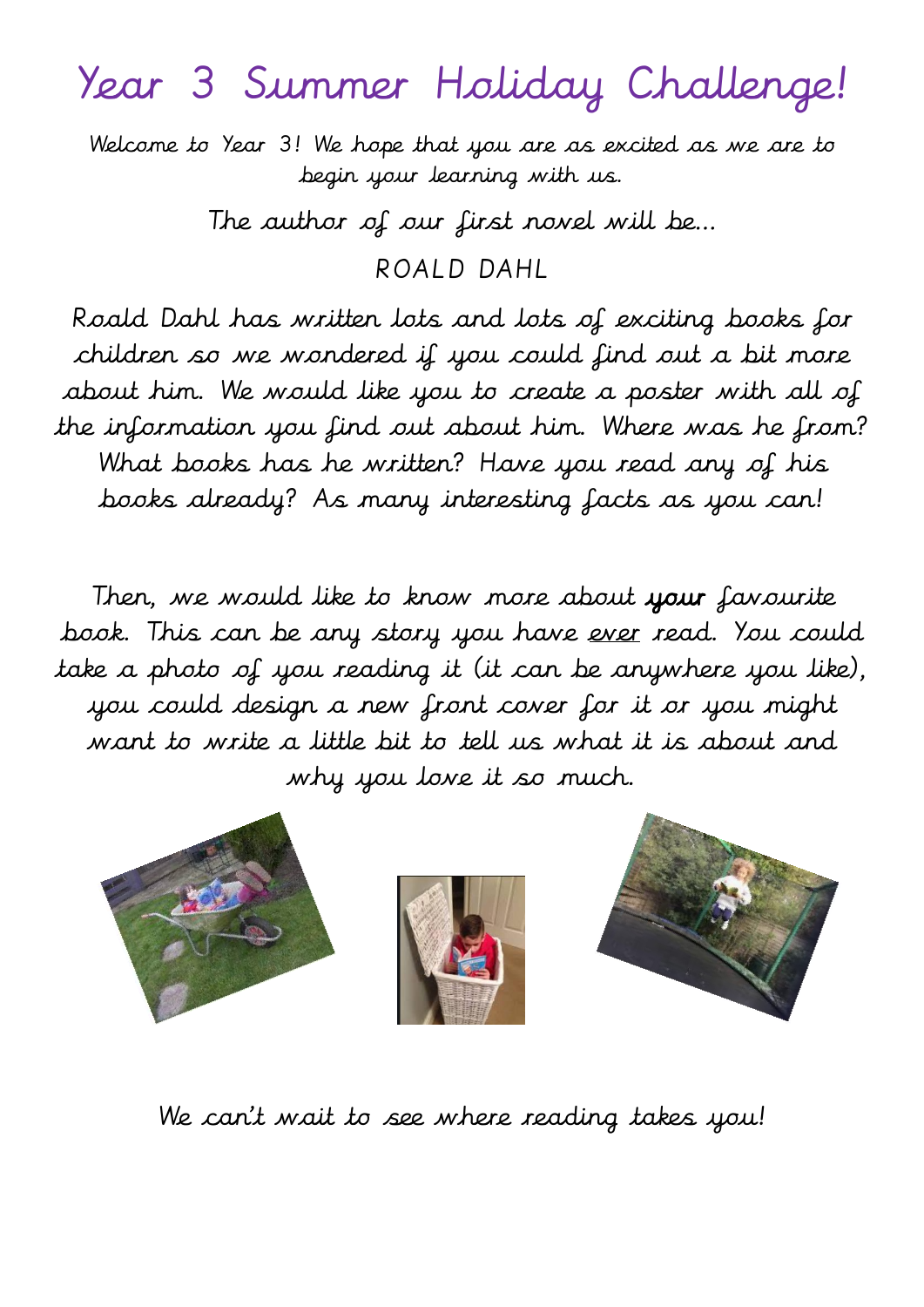## **WSFL**

Managing Relationships Coping with life

We know that sometimes you can feel worried about changes that happen.

Decorate the person below to look like you. Can you write all the things that you are worried about on the outside and all the things that make you happy on the inside?